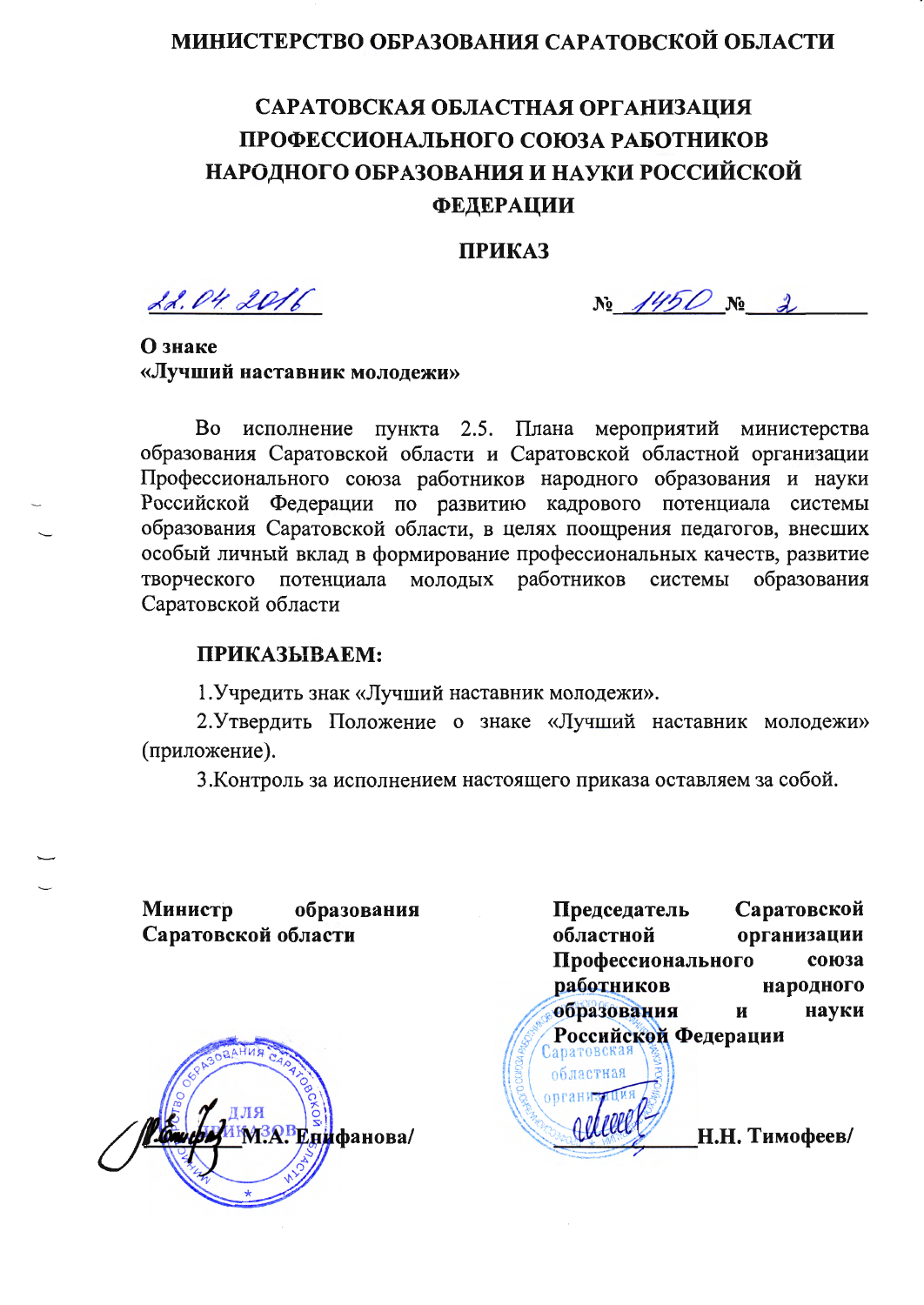Приложение приказу министерства  $\mathbf K$ образования области OT  $22.04.2016$  $N_2$  1450 Саратовской областной  $\mathbf{H}$ организации профессионального союза работников народного образования и науки Российской Федерации OT da.  $\mathscr{A}_4$  det  $\mathscr{C}_2$  No a

### ПОЛОЖЕНИЕ

### о знаке «Лучший наставник молодежи»

1. Знак «Лучший наставник молодежи» (далее - Знак) учреждается министерством образования Саратовской области и Саратовской областной организацией профессионального союза работников народного образования и науки Российской Федерации (далее - Профсоюз).

2. Знак является формой поощрения педагогов, внесших особый личный вклад в формирование профессиональных качеств и развитие работников творческого потенциала молодых системы образования Саратовской области.

3. Описание и рисунок знака «Лучший наставник молодежи» приведены в приложении № 1 к настоящему Положению.

4. Финансирование расходов, связанных с награждением лиц Знаком осуществляется Профсоюзом.

5. Профсоюз:

организует изготовление (приобретение) Знаков и бланков документов К НИМ;

осуществляет бухгалтерский учет и списание Знаков и бланков документов к ним;

обеспечивает хранение Знаков и бланков документов к ним с учетом их полной сохранности от хищений, пожаров и порчи;

ведет учет и регистрацию лиц, награждаемых Знаком.

6. Ходатайство о награждении Знаком возбуждается органами исполнительной власти области, органами местного самоуправления, осуществляющими управление в сфере образования, Профсоюзом.

7. Лля представления к награждению Знаком  $\overline{B}$ Профсоюз направляются следующие документы:

ходатайство о награждении Знаком (представляется до 1 сентября текущего года);

представление установленного образца (приложение  $N_2$ 2  $\mathbf{K}$ Положению).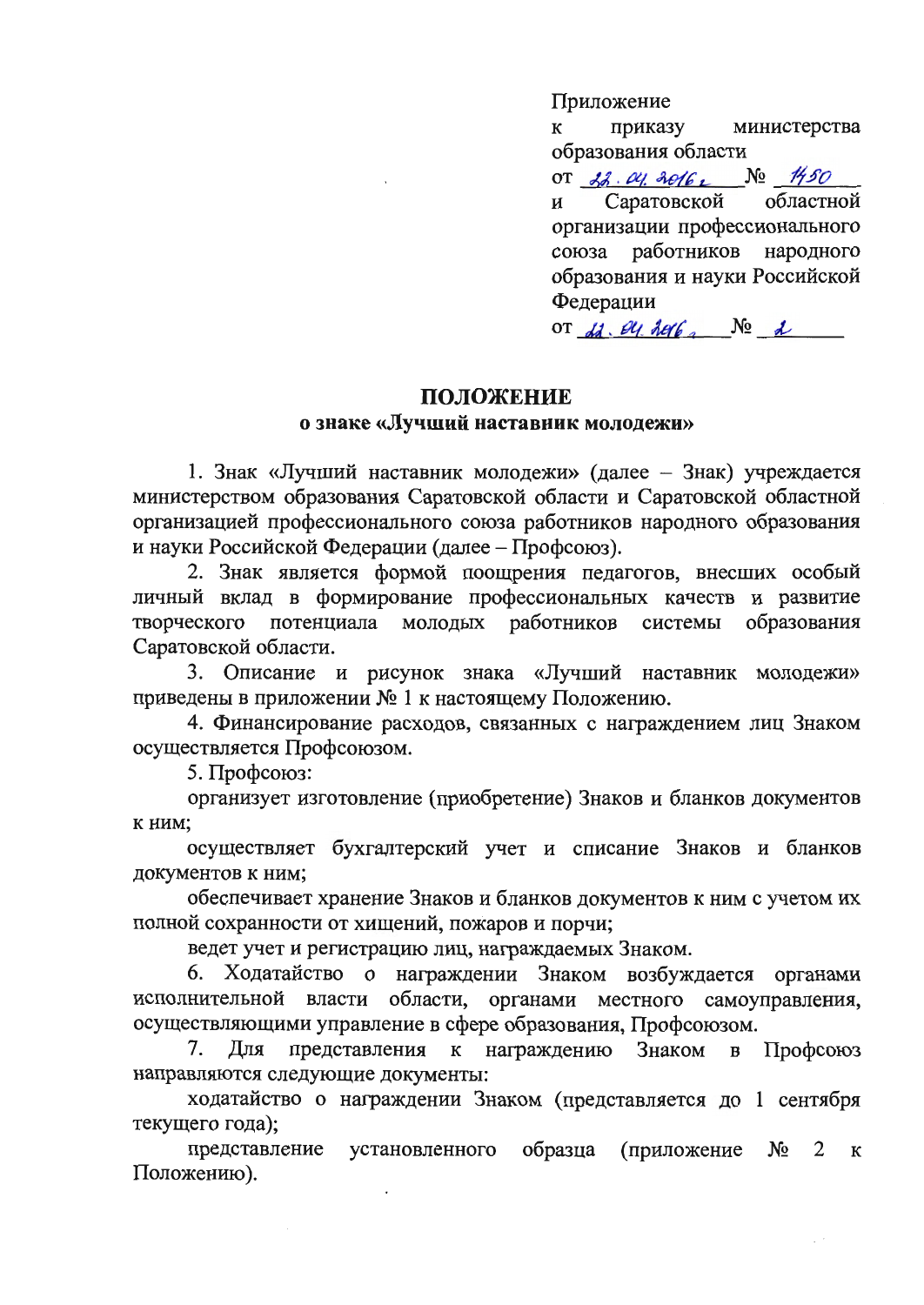В представлении должны быть отражены конкретные заслуги, достижения и успехи кандидата в становлении молодого специалиста, в повышении его профессиональной активности.

Решение о награждении Знаком принимается министерством образования области и Профсоюзом и оформляется совместным приказом

8. Знак вручается министром образования Саратовской области и председателем Профсоюза либо по их поручению и от их имени их заместителями.

Награждение Знаком производится в торжественной обстановке.

Знак вручается лично награждаемому лицу.

9. Знак носится на левой стороне груди и при наличии других орденов, медалей, знаков отличия Российской Федерации и Саратовской области располагается за ними.

10. К знаку прилагается именное свидетельство о награждении Знаком.

11. В случае утраты Знака дубликат не выдается. В случае утраты Свидетельства к Знаку на основании заявления награжденного выдается его дубликат.

12. В случае смерти награжденного лица Знак остается в его семье для хранения как память.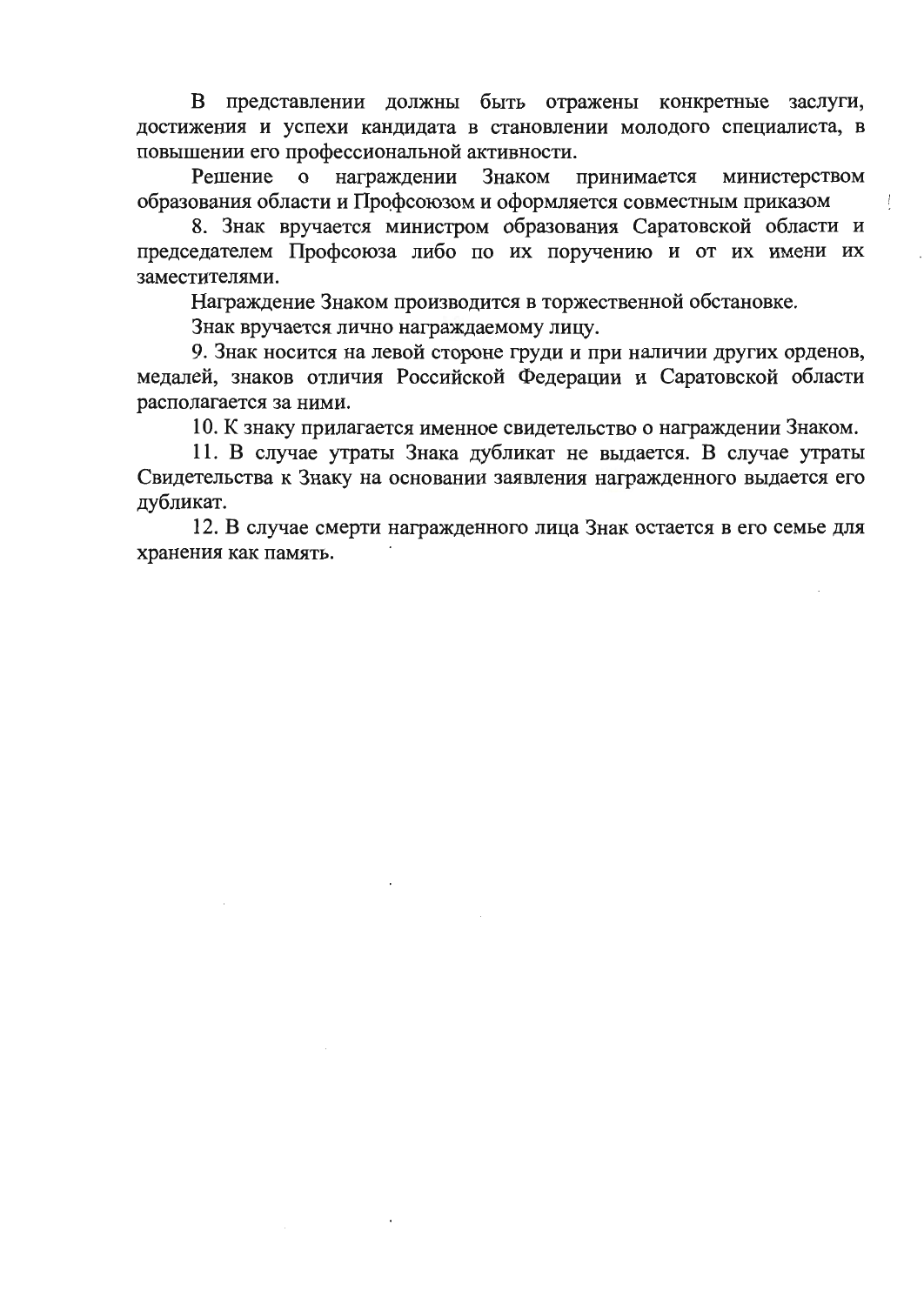Приложение № 1 к Положению о знаке «Лучший наставник молодежи»

#### Описание знака «Лучший наставник молодежи»

Нагрудный знак имеет форму круга диаметром 32 мм. Цвет круга золотистый. На лицевой стороне знака на фоне символического изображения карты Саратовской области изображены оливковая ветвь, в центре - надпись «Лучший наставник молодежи». На обратной стороне медали под гербом Саратовской области надпись «Министерство образования Саратовской области Саратовская областная организация Общероссийского Профсоюза образования», под надписью эмблема Общероссийского Профсоюза образования. Нагрудный знак крепится на колодке, которая имеет форму прямоугольника. Размер колодки следующий: ширина - 25 мм, высота - 15 мм. Цвет колодки - голубой. На оборотной стороне колодки имеется приспособление для крепления к одежде.